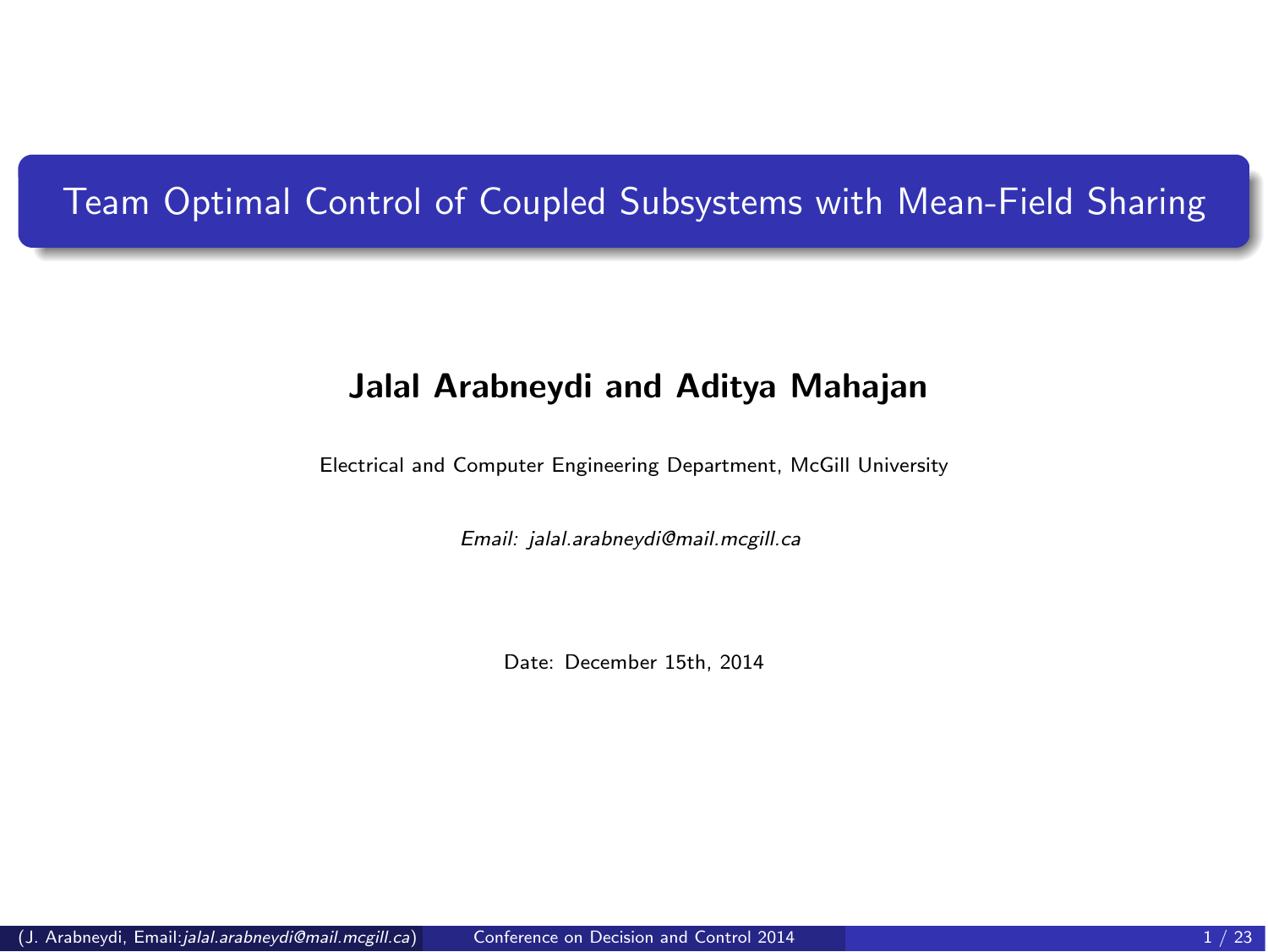# [Introduction](#page-2-0)







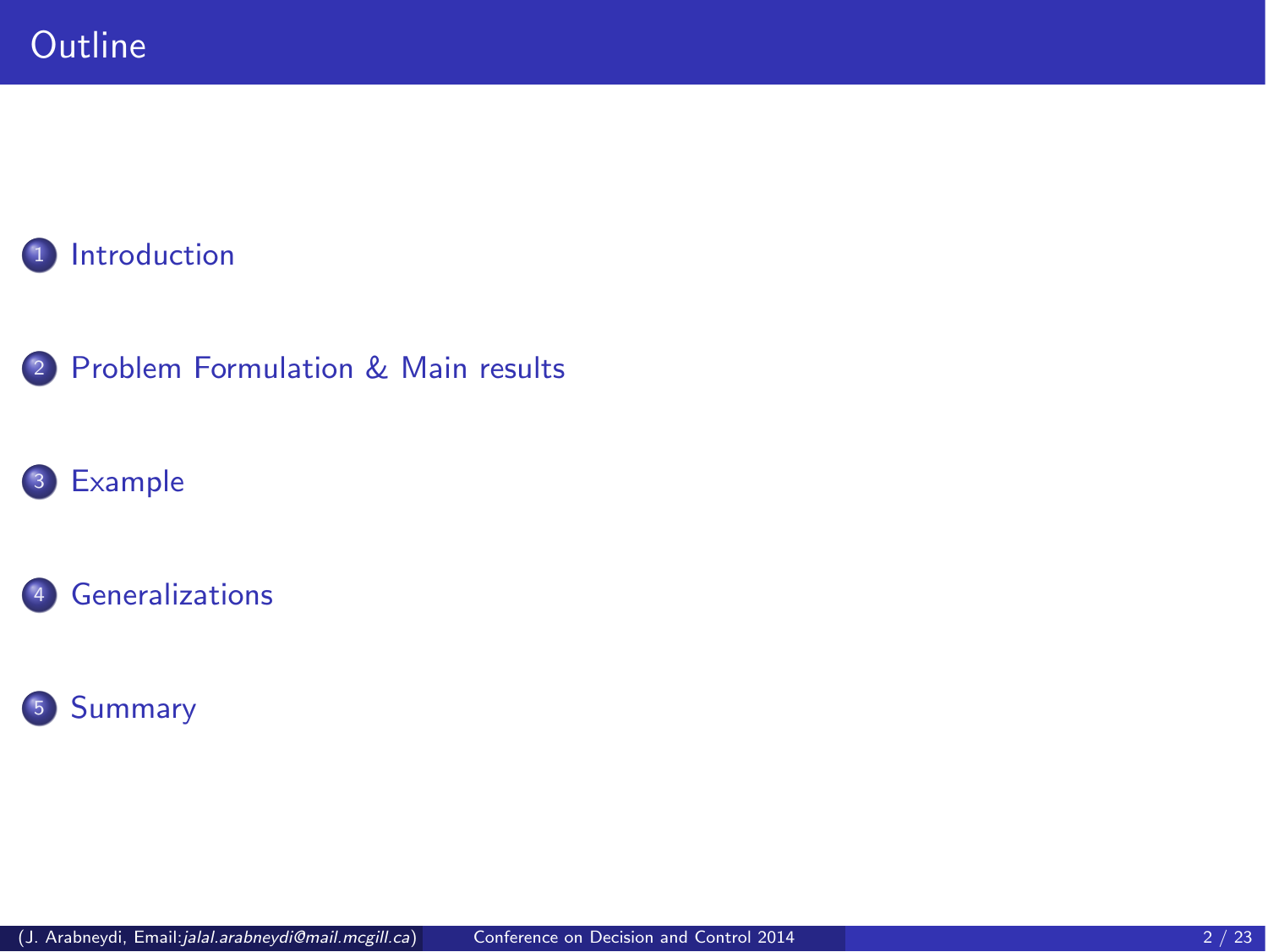- What do we mean by team control problem? Any setup in which agents (decision makers) need to collaborate with each other to achieve a common task.
- Team optimal control of decentralized stochastic systems arises in applications in:
	- Networked control systems
	- Robotics
	- **Communication networks**
	- **•** Transportation networks
	- **Sensor networks**
	- Smart grids
	- **e** Economics
	- Etc.
- No solution approach exists for general *infinite-horizon* decentralized control systems.
- <span id="page-2-0"></span>• In general, these problems belong to NEXP complexity class.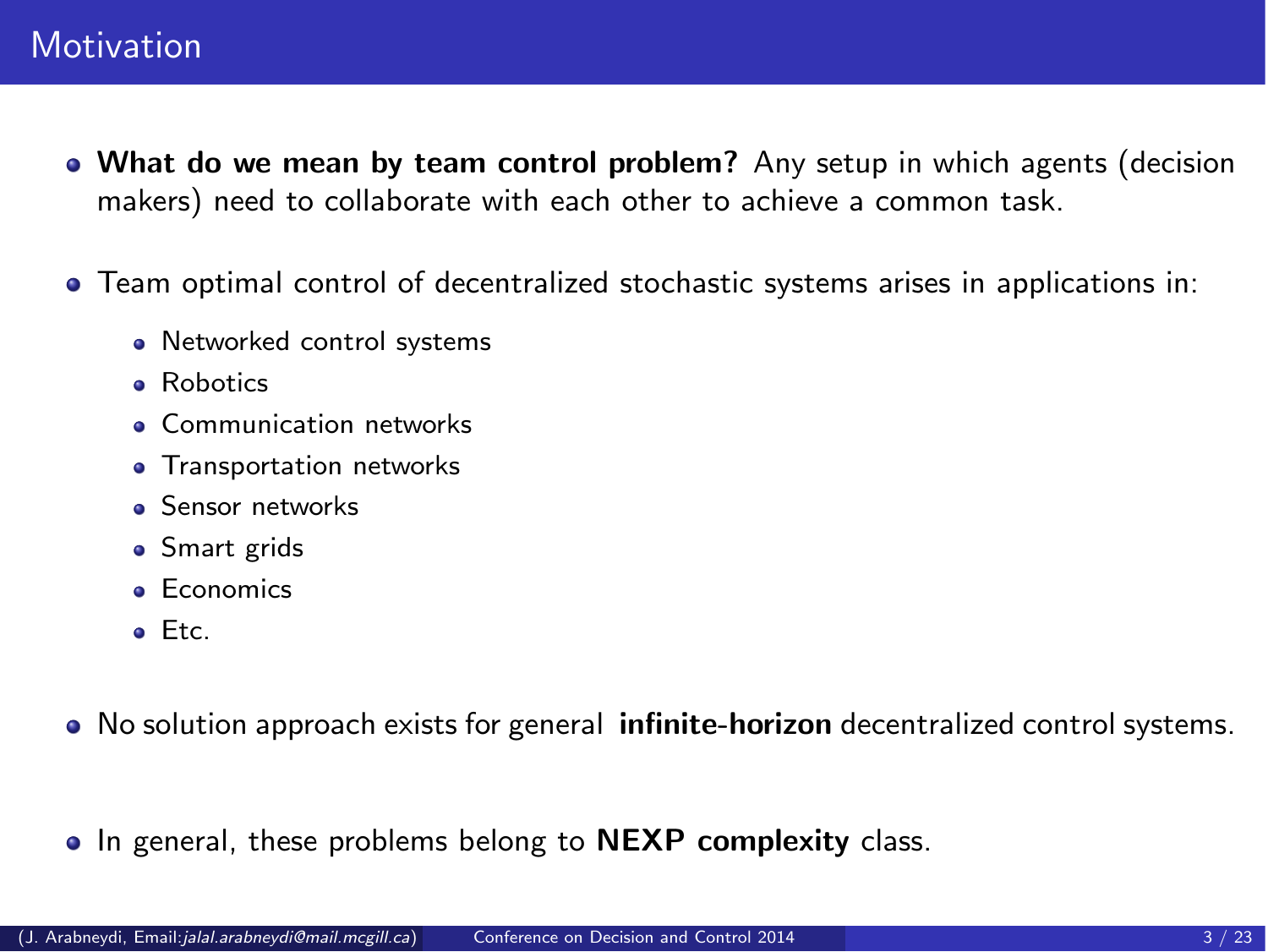- Classical information structure: All agents have identical information.
- Non-classical information structure: Agents have different information sets.

Examples of non-classical information structure:

- Static team (Radner 1962, Marschack and Radner 1972)
- Dynamic team (Witsenhausen 1971, Witsenhausen 1973)
- **•** Specific information structure
	- Partially nested (Ho and Chu 1972)
	- One-step delayed sharing (Witsenhausen 1971, Yoshikawa 1978)
	- n-step delayed sharing (Witsenhausen 1971, Varaiya 1978, Nayyar 2011)
	- Common past sharing (Aicardi 1978)
	- Periodic sharing (Ooi 1997)
	- Belief sharing (Yuksel 2009)
	- Partial history sharing (Nayyar 2013)
	- This work introduces a new information structure : Mean-field sharing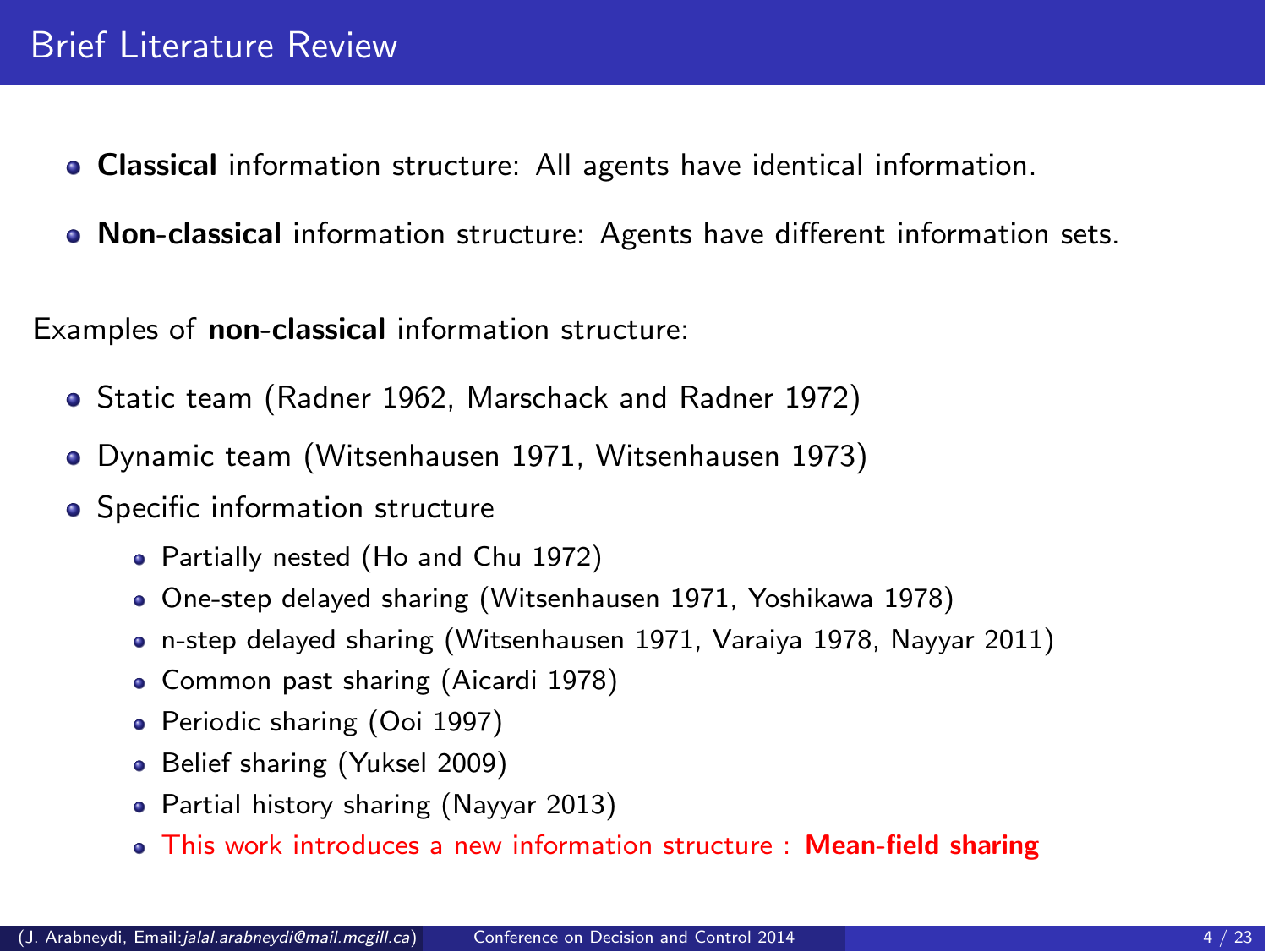## Notation:

- $\bullet$  N : Number of homogeneous subsystems (not necessarily large).
- $X_t^i \in \mathcal{X}$ : State of subsystem  $i \in \{1,\ldots,N\}$  at time t.
- $U_t^i \in \mathcal{U}$ : Action of subsystem  $i \in \{1,\ldots,N\}$  at time t.
- **•** Mean-Field:

<span id="page-4-0"></span>
$$
Z_t(x) = \frac{1}{N} \sum_{i=1}^N \mathbb{1}(X_t^i = x), \ x \in \mathcal{X} \qquad \text{or} \qquad Z_t = \frac{1}{N} \sum_{i=1}^N \delta_{X_t^i}.
$$

All system variables are finite-valued.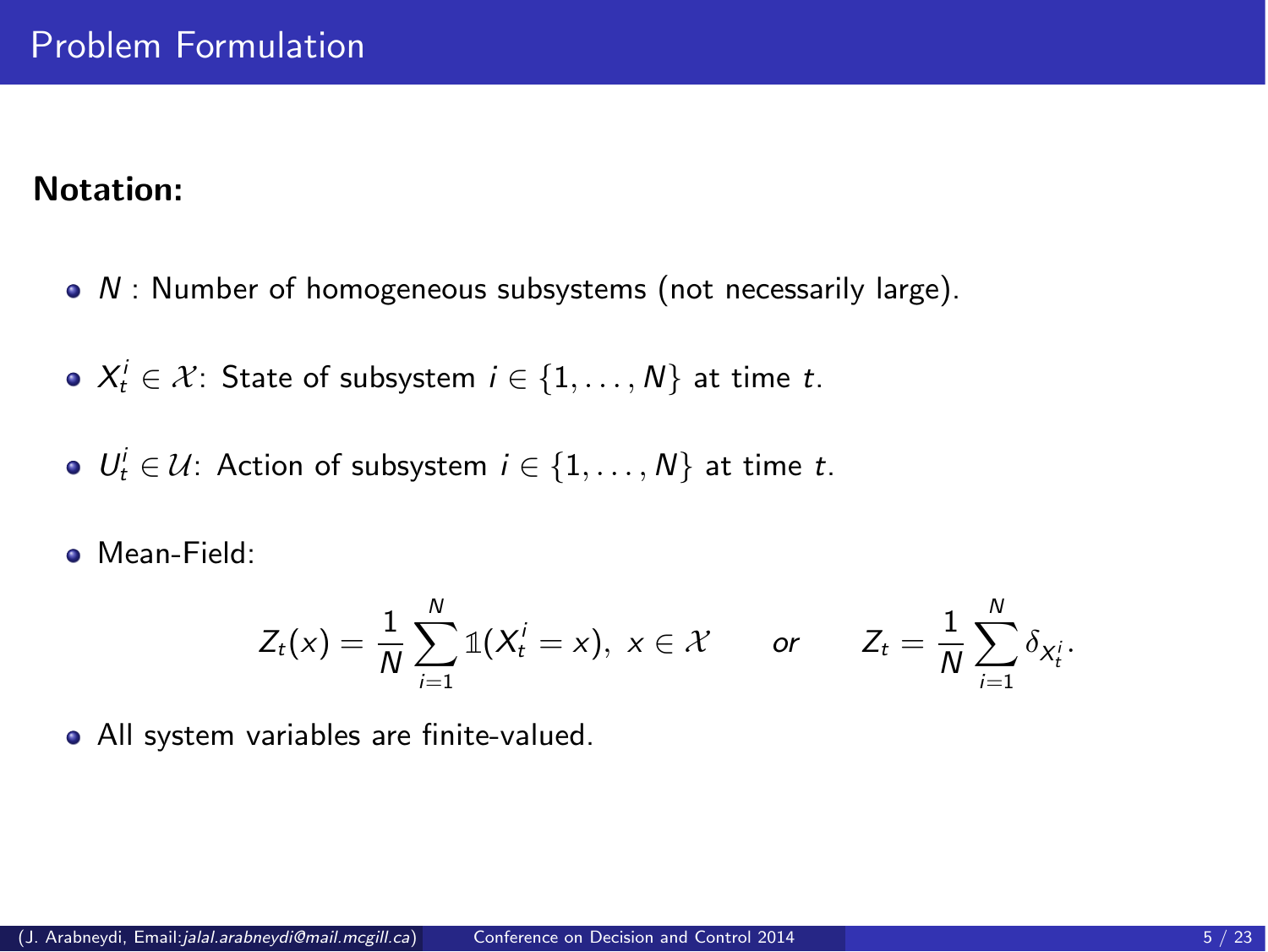#### Problem statement:

- Dynamics of subsystem *i*:  $X_{t+1}^i = f_t(X_t^i, U_t^i, W_t^i, Z_t), i \in \{1, ..., N\}.$
- **Mean-field sharing** Information structure:  $U_t^i = g_t^i(Z_{1:t}, X_t^i)$ , where  $g_t^i$  is called control law of subsystem  $i$  at time  $t$ .
- Control strategy: The collection  $\mathbf{g}^i = (g_1^i, \ldots, g_T^i)$  of control laws of subsystem *i* over time is control strategy of subsystem *i*. The collection  $\mathbf{g}=(\mathbf{g}^1,\ldots,\mathbf{g}^N)$  of control strategies is control strategy of the system.
- Optimization problem: Let  $X_t = (X_t^i)_{i=1}^N$  and  $U_t = (U_t^i)_{i=1}^N$ . We are interested in finding a strategy  $g$  that minimizes

$$
J(\mathbf{g}) = \mathbb{E}^{\mathbf{g}} \left[ \sum_{t=1}^T \ell_t(X_t, U_t) \right].
$$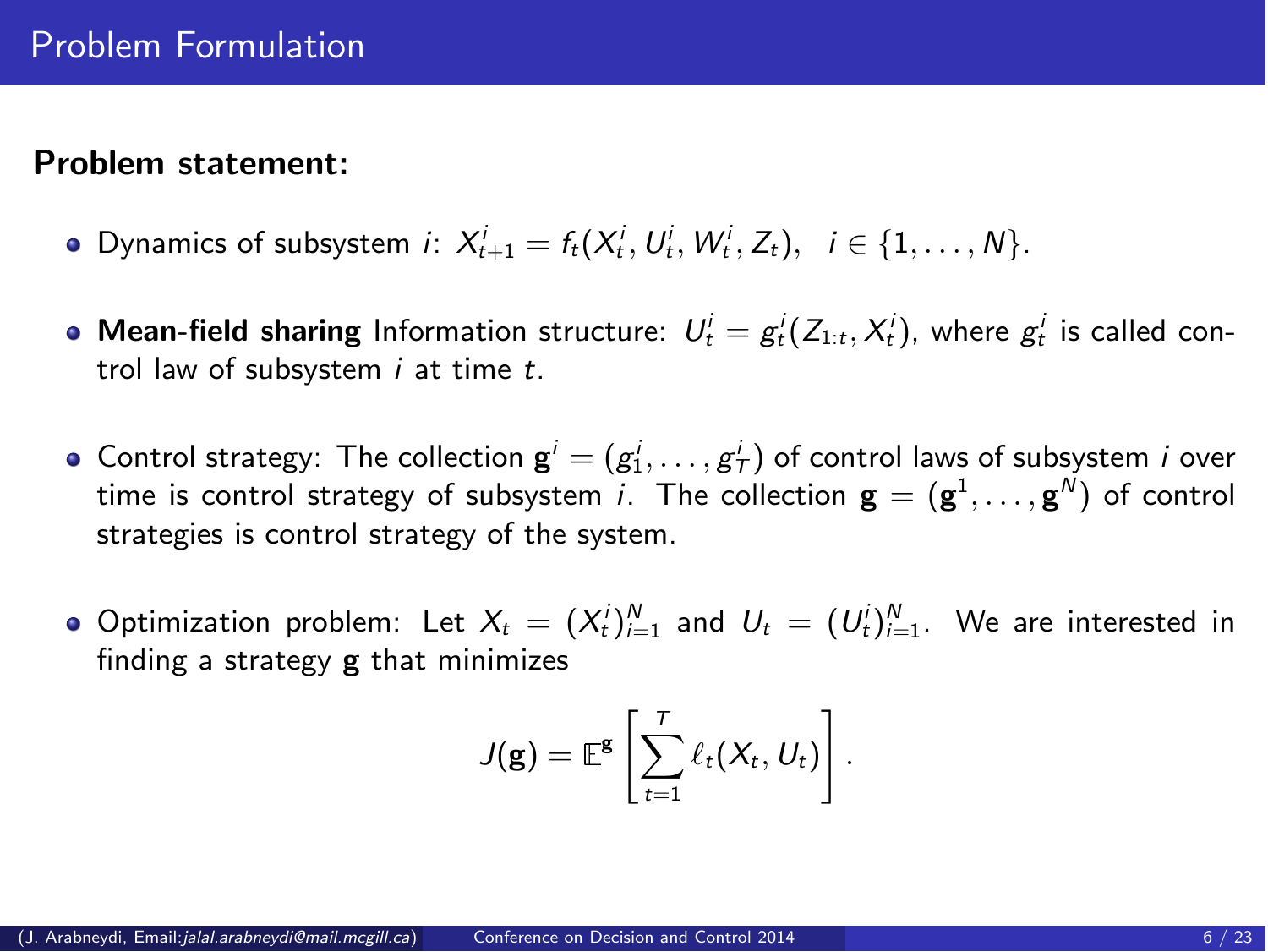# Assumptions:

 $(A1)$  Initial states  $(X_1^i)_{i=1}^N$  are i.i.d. random variables.

 $(A2)$  Disturbances at time t,  $(W_t^i)_{i=1}^N$ , are i.i.d. random variables.

 $(A3)$  Let  $X_t := (X_t^i)_{i=1}^N$  and  $W_t := (W_t^i)_{i=1}^N$ ; then,  $\{X_1, \{W_t\}_{t=1}^T\}$  are mutually independent.

(A4) All controllers use identical control laws.

Note that:

- (A1), (A2), and (A3) are standard assumptions in Markov decision problems.
- In general,(A4) leads to a loss in performance. However, it is a standard assumption in the literature on large scale systems for reasons of simplicity, fairness, and robustness.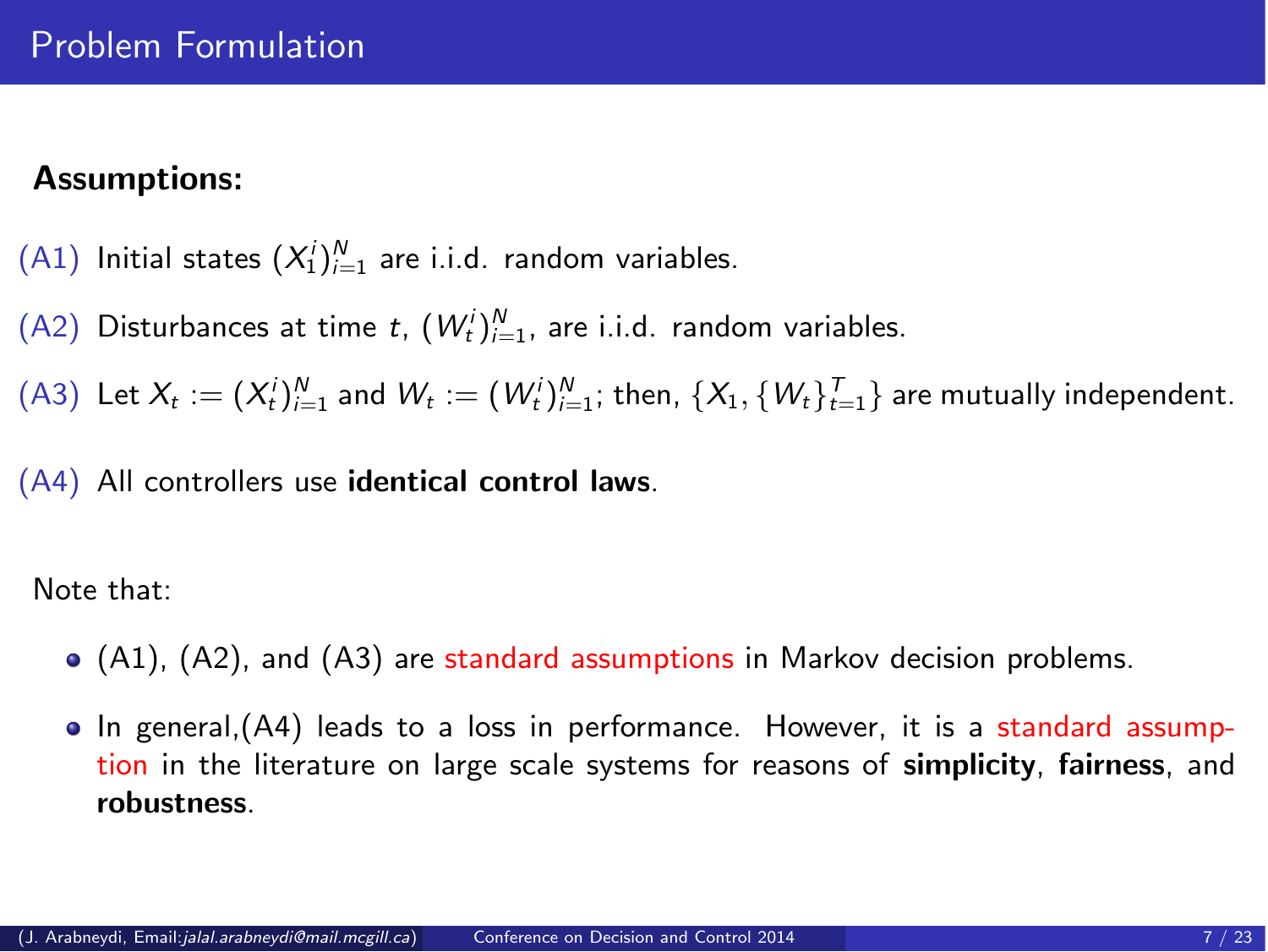# Main Results

We identify a dynamic program to compute an optimal strategy. In particular,

## Theorem 2:

Let  $\psi_t^*$  be a solution to the following dynamic program: at time  $t$  for every  $z_t$ 

$$
V_t(z_t) = \min_{\gamma_t} (\mathbb{E}[\ell_t(X_t, U_t) + V_{t+1}(Z_{t+1}) | Z_t = z_t, \Gamma_t = \gamma_t])
$$

where  $\gamma_t : \mathcal{X} \to \mathcal{U}$  and  $\gamma_t = \psi_t(z_t)$ . Define  $g_t^*(z, x) := \psi_t^*(z)(x), \forall x \in \mathcal{X}, \forall z$ . Then,  $\mathbf{g}^* = (g_1^*, \ldots, g_T^*)$  is an optimal strategy.

## Salient feature of the model:

- Very few assumptions on the model.
- Allow for mean-field coupled dynamics.
- Allow for arbitrary coupled cost. (We do not assume cost to be weakly coupled.)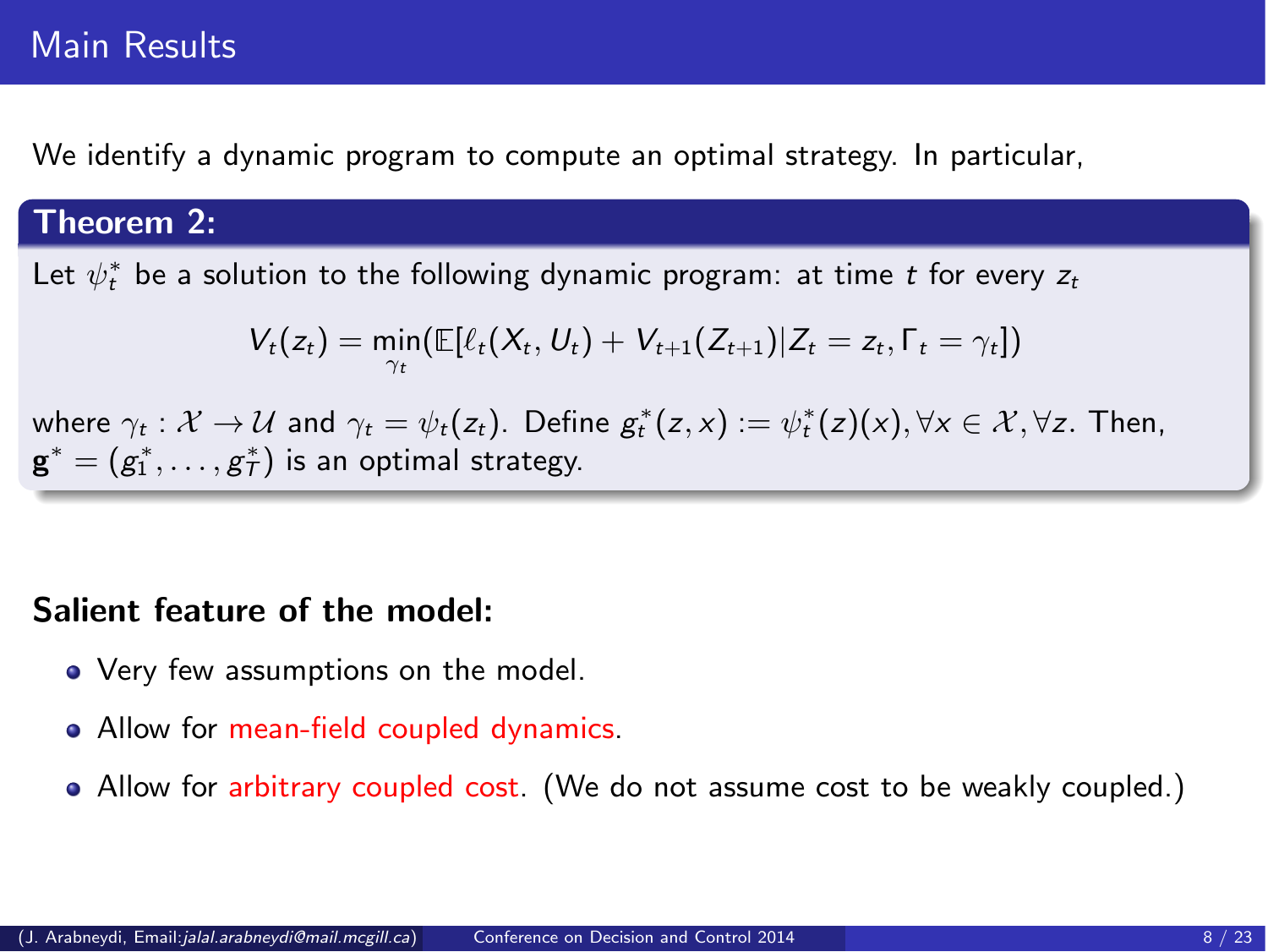# Main Results

# Salient feature of the results:

- **Computing globally optimal solution.**
- Solution approach works for arbitrary number of controllers.
- State space of dynamic program increases **polynomially** (rather than exponentially) w.r.t. the number of controllers.
- Action space of dynamic program does not depend on the number of controllers.
- The size of information state does not increase with time; hence, the results naturally extend to infinite horizon under standard assumptions.
- $\bullet$  The results extend naturally to randomized strategies by considering  $\Delta(\mathcal{U})$  as the action space.
- Since the dynamic program is based on common information, each agent can independently solve the dynamic program and compute the optimal strategy in a decentralized manner.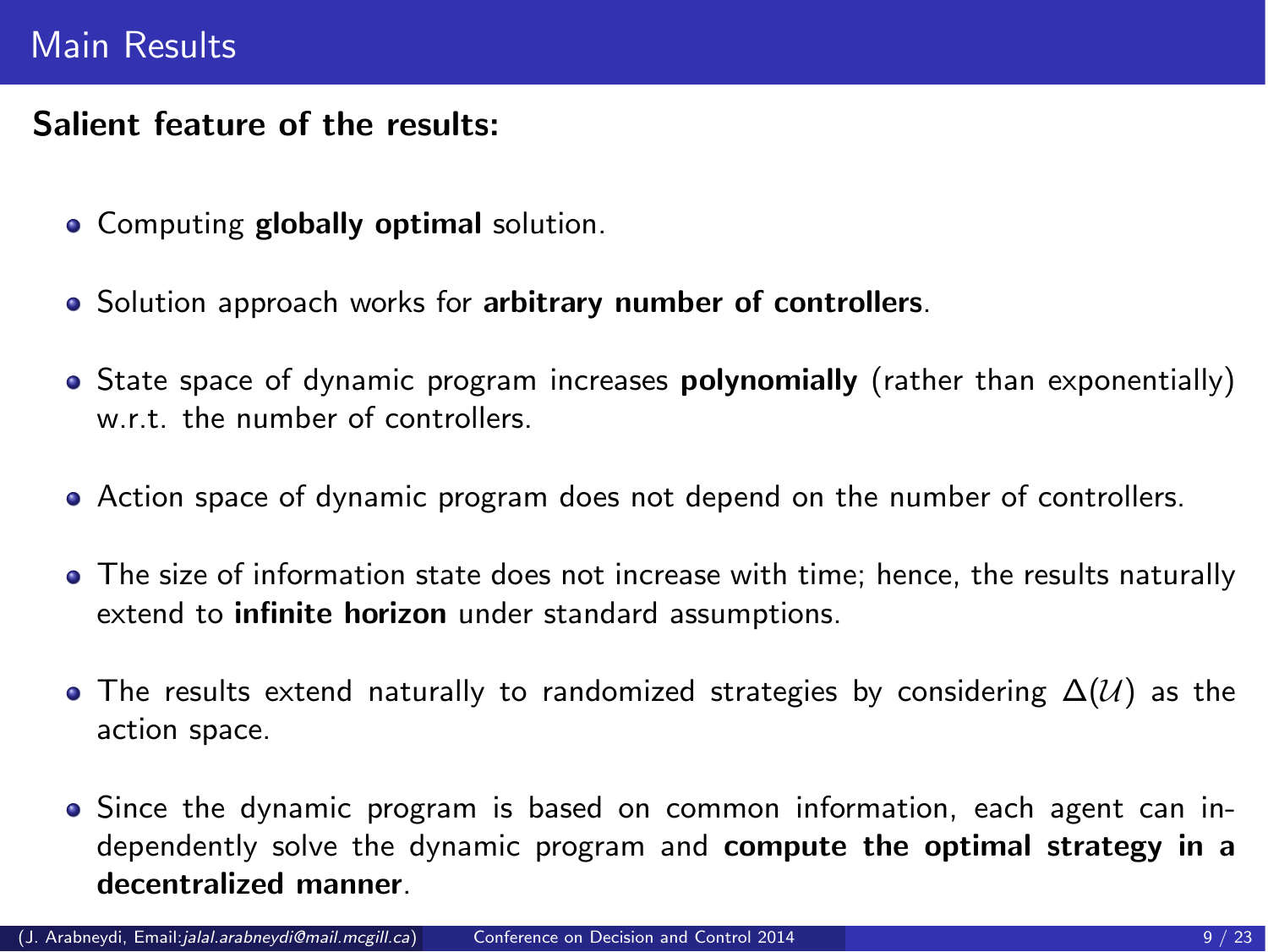**Step 1:** We follow common information approach [Nayyar, Mahajan, and Teneketzis 2013], and convert the decentralized control problem into a centralized control problem.

• Step 2: We exploit the symmetry of the problem (with respect to the controllers) to show that the mean-field  $Z_t$  is an information state for the centralized problem identified in Step 1. We then use this information state  $Z_t$  to obtain a dynamic programming decomposition.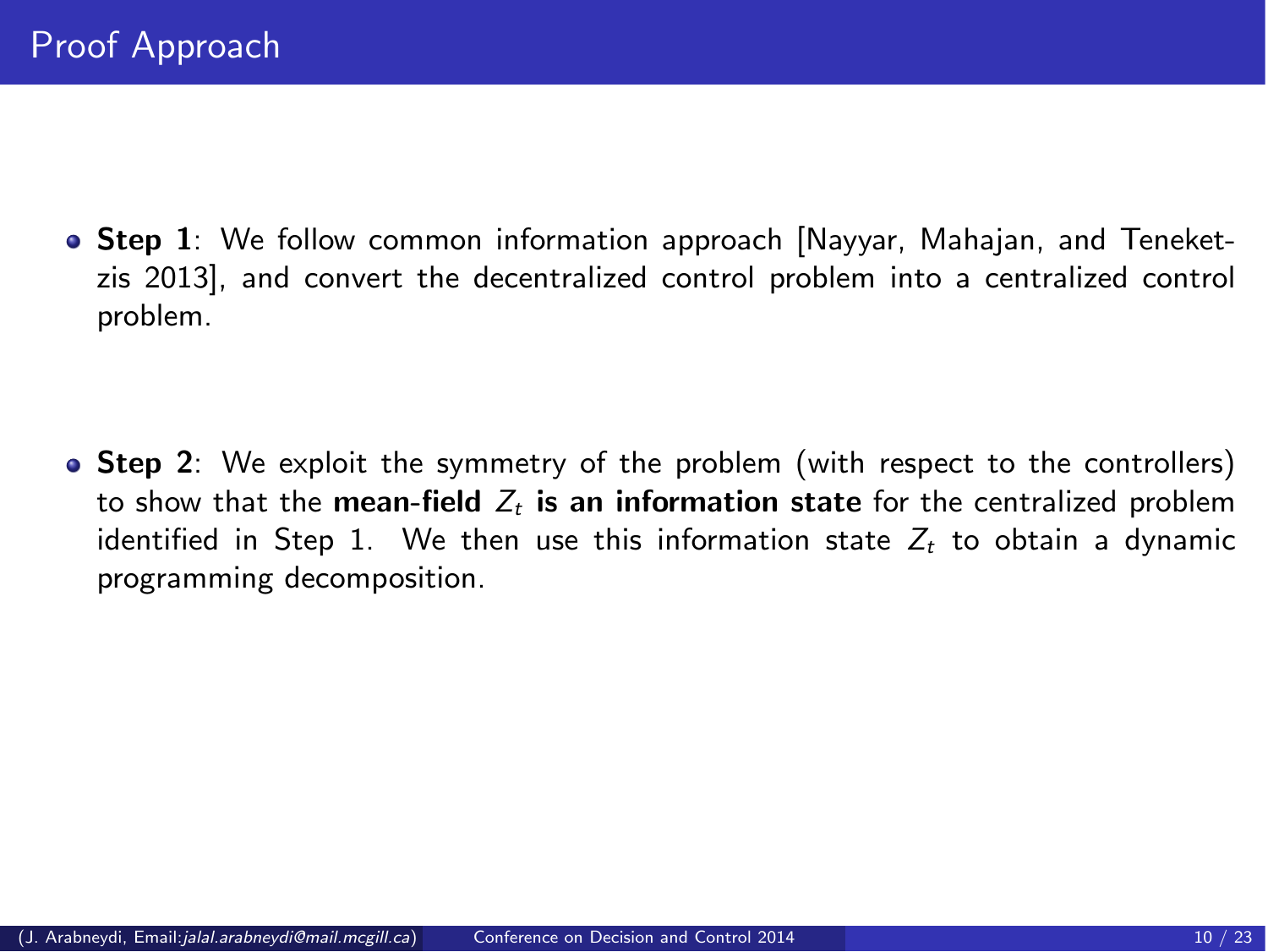# Step 1: An Equivalent Centralized System

We define  $Γ_t$  and  $ψ_t$  as follows:

$$
\begin{array}{ccc}\n\Gamma_{t}(\cdot) := g_{t}(Z_{1:t}, \cdot), \Gamma_{t} : \mathcal{X} \mapsto \mathcal{U} & , & \Gamma_{t} = \psi_{t}(Z_{1:t}) := g_{t}(Z_{1:t}, \cdot).\n\end{array}
$$
\n
$$
\begin{array}{c}\n\Gamma_{t} = \psi_{t}(Z_{1:t}) := g_{t}(Z_{1:t}, \cdot).\n\end{array}
$$
\n
$$
\begin{array}{c}\n\Gamma_{t} = \psi_{t}(Z_{1:t}) := g_{t}(Z_{1:t}, \cdot).\n\end{array}
$$
\n
$$
\begin{array}{c}\n\Gamma_{t} = \psi_{t}(Z_{1:t}) := g_{t}(Z_{1:t}, \cdot).\n\end{array}
$$
\n
$$
\begin{array}{c}\n\Gamma_{t} = \psi_{t}(Z_{1:t}) := g_{t}(Z_{1:t}, \cdot).\n\end{array}
$$
\n
$$
\begin{array}{c}\n\Gamma_{t} = \psi_{t}(Z_{1:t}) := g_{t}(Z_{1:t}, \cdot).\n\end{array}
$$
\n
$$
\begin{array}{c}\n\Gamma_{t} = \psi_{t}(Z_{1:t}, \cdot).\n\end{array}
$$
\n
$$
\begin{array}{c}\n\Gamma_{t} = \psi_{t}(Z_{1:t}, \cdot).\n\end{array}
$$
\n
$$
\begin{array}{c}\n\Gamma_{t} = \psi_{t}(Z_{1:t}, \cdot).\n\end{array}
$$
\n
$$
\begin{array}{c}\n\Gamma_{t} = \psi_{t}(Z_{1:t}, \cdot).\n\end{array}
$$
\n
$$
\begin{array}{c}\n\Gamma_{t} = \psi_{t}(Z_{1:t}, \cdot).\n\end{array}
$$
\n
$$
\begin{array}{c}\n\Gamma_{t} = \psi_{t}(Z_{1:t}, \cdot).\n\end{array}
$$
\n
$$
\begin{array}{c}\n\Gamma_{t} = \psi_{t}(Z_{1:t}, \cdot).\n\end{array}
$$
\n
$$
\begin{array}{c}\n\Gamma_{t} = \psi_{t}(Z_{1:t}, \cdot).\n\end{array}
$$
\n
$$
\begin{array}{c}\n\Gamma_{t} = \psi_{t}(Z_{1:t}, \cdot).\n\end{array}
$$
\n
$$
\begin{array}{c}\n\Gamma_{t} = \psi_{t}(Z_{1:t}, \cdot).\n\end{array}
$$
\n<math display="</math>

Decentralized Control Problem

Coordinator

Plant (coordinated system)

Symmetric control laws assumption  $g_t^i =: g_t, \forall i$ , implies that  $\Gamma_t^i =: \Gamma_t, \forall i$ .

# Equivalent Centralized Control Problem

The objective is to minimize

$$
\hat{J}(\psi) = \mathbb{E}^{\psi}\left[\sum_{t=1}^T \ell_t(X_t, \Gamma_t(X_t^1), \ldots, \Gamma_t(X_t^N))\right].
$$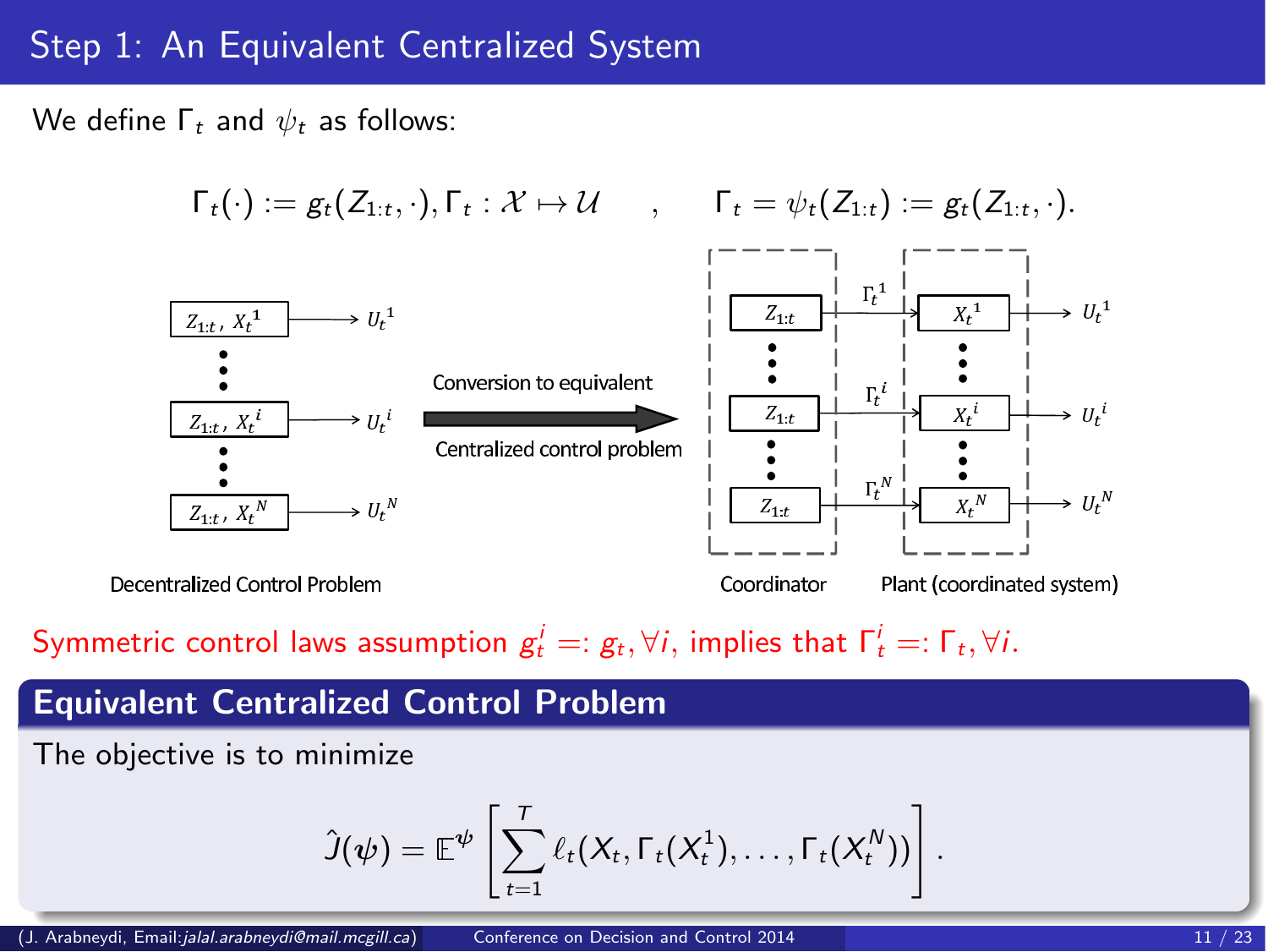#### Lemma 2:

For any choice  $\gamma_{1:t}$  of  $\Gamma_{1:t}$ , any realization  $z_{1:t}$  of  $Z_{1:t}$ , and any  $x\in\mathcal{X}^N$ ,

$$
\mathbb{P}(X_t = x | Z_{1:t} = z_{1:t}, \Gamma_{1:t} = \gamma_{1:t}) = \mathbb{P}(X_t = x | Z_t = z_t) = \frac{\mathbb{1}(x \in H(z_t))}{|H(z_t)|}
$$
  
where  $H(z) := \{x \in \mathcal{X}^N : \frac{1}{N} \sum_{i=1}^N \delta_{x^i} = z\}.$ 

## Proof Outline:

- By induction, it is shown above conditional probability is **indifferent to permutation** of  $x$ ; hence, mean-field is sufficient to characterize it.
- The latter property is proved using the symmetry of the model and the control laws.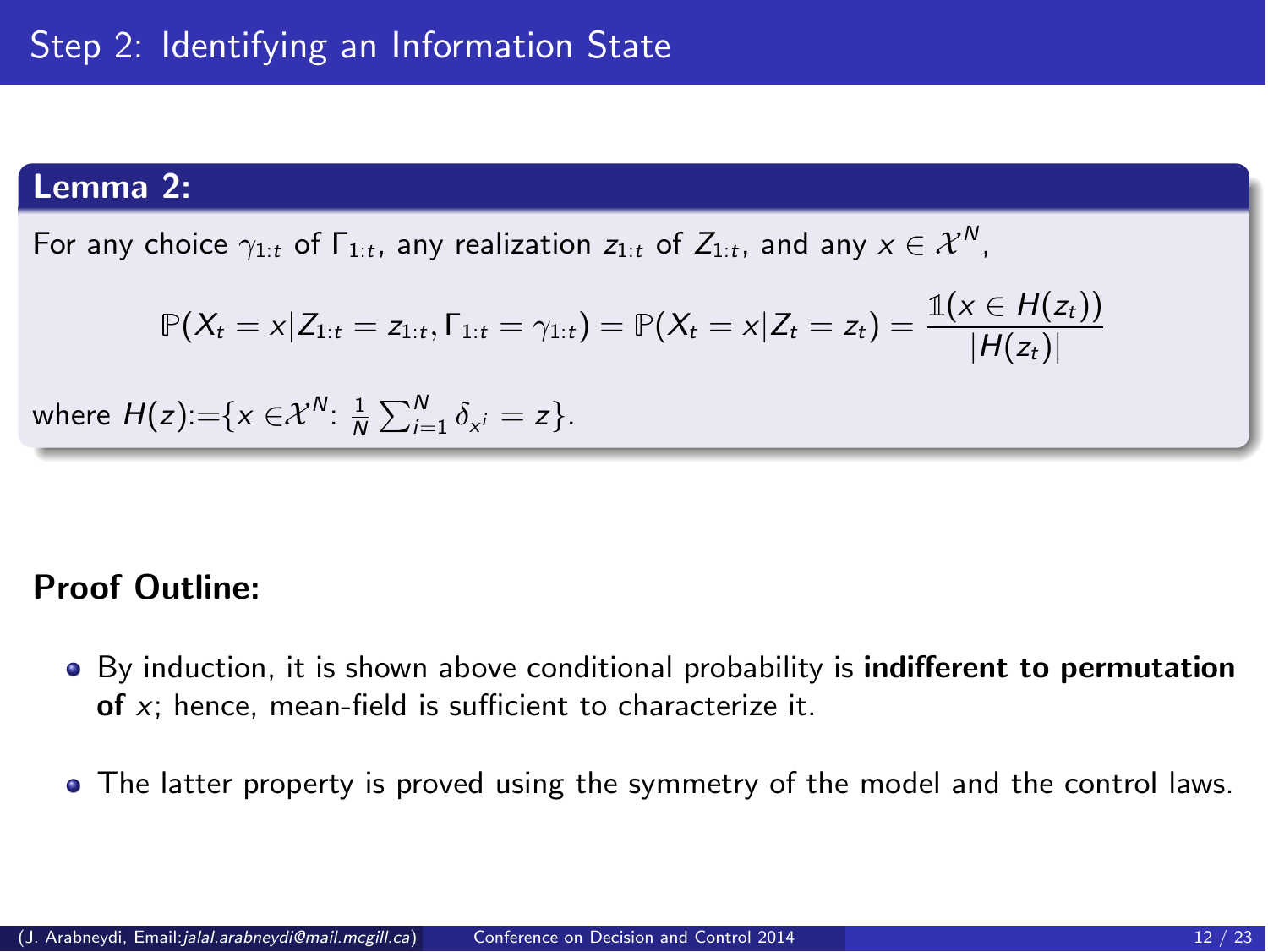## Lemma 3:

The expected per-step cost may be written as a function of Z*<sup>t</sup>* and Γ*t*. In particular, there exists a function  $\hat{\ell}_t$  (that does not depend on strategy  $\psi$ ) s.t.

$$
\mathbb{E}[\ell_t(X_t,\Gamma_t(X_t^1),\ldots,\Gamma_t(X_t^N))|Z_{1:t},\Gamma_{1:t}] =: \hat{\ell}_t(Z_t,\Gamma_t).
$$

## Proof Outline: Consider

$$
\mathbb{E}[\ell_t(X_t, \Gamma_t(X_t^1), \ldots, \Gamma_t(X_t^N)) | Z_{1:t} = z_{1:t}, \Gamma_{1:t} = \gamma_{1:t}] = \sum_{x} \ell_t(x, \gamma_t(x^1), \ldots, \gamma_t(x^N)) \mathbb{P}(X_t = x | Z_{1:t} = z_{1:t}, \Gamma_{1:t} = \gamma_{1:t}) =: \hat{\ell}_t(Z_t, \Gamma_t).
$$

Substituting the result of Lemma 2, and simplifying gives the result.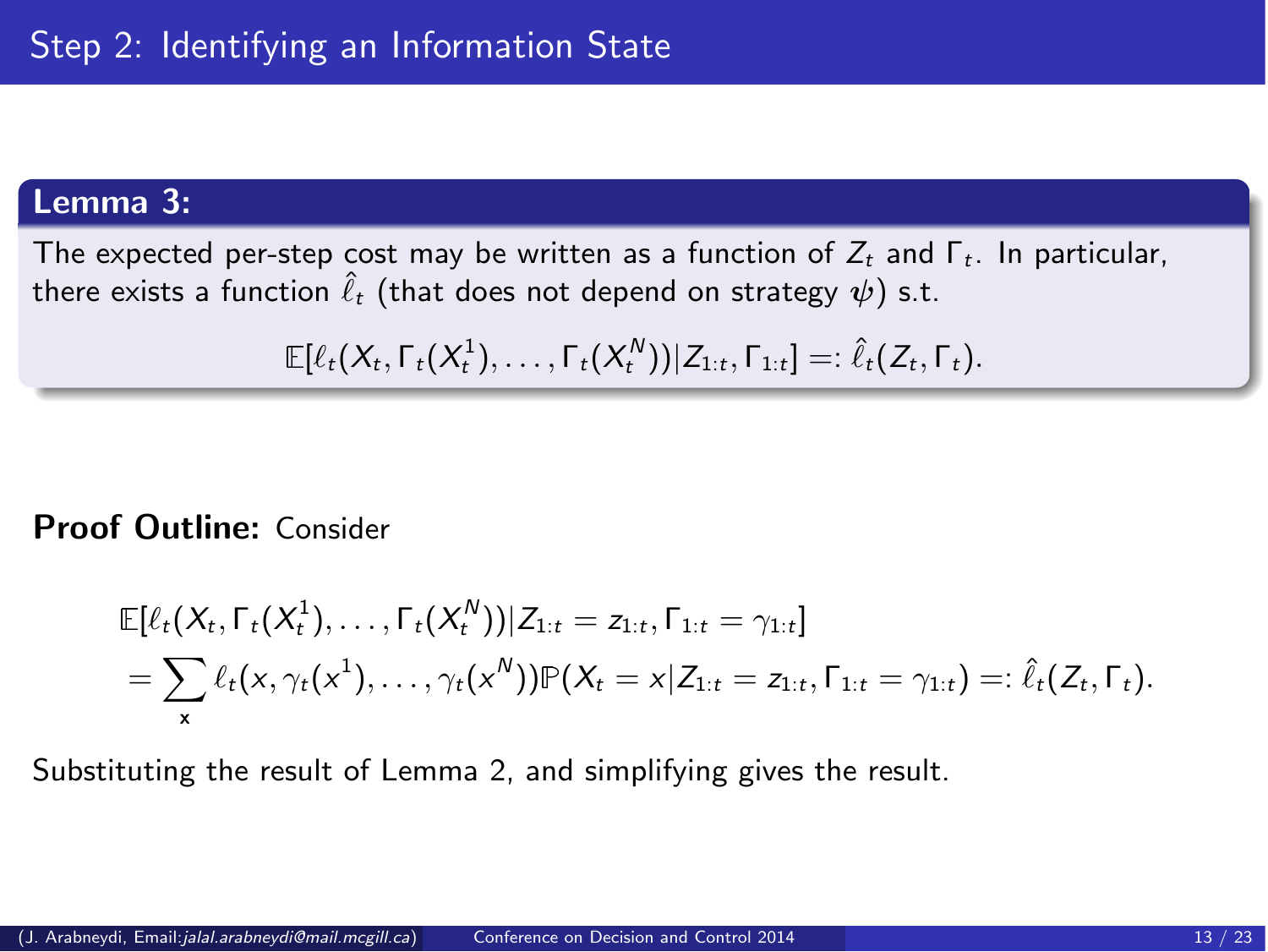#### Lemma 4:

For any choice  $\gamma_{1:t}$  of  $\Gamma_{1:t}$ , any realization  $z_{1:t}$  of  $Z_{1:t}$ , and any z,

$$
\mathbb{P}(Z_{t+1}=z|Z_{1:t}=z_{1:t},\Gamma_{1:t}=\gamma_{1:t})=\mathbb{P}(Z_{t+1}=z|Z_t=z_t,\Gamma_t=\gamma_t).
$$

Also, the above conditional probability does not depend on strategy  $\psi$ .

**Proof Outline:** The result relies on the independence of the noise processes across subsystems and Lemma 2.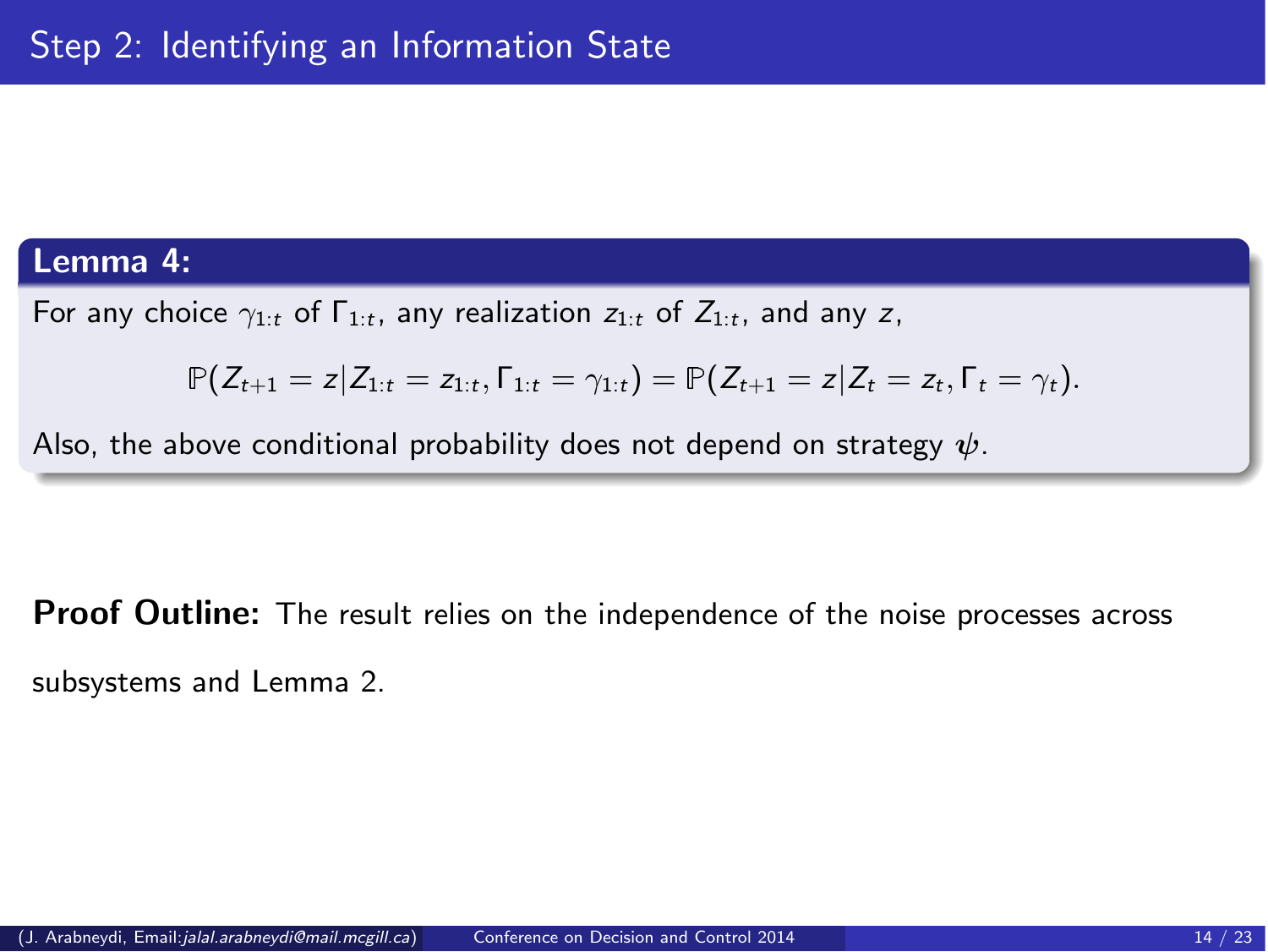# Theorem 1:

In the equivalent centralized problem, there is no loss of optimality in restricting attention to Markov strategy i.e.  $\Gamma_t = \psi_t(Z_t)$ . Furthermore, optimal policy  $\psi^*$  is obtained by solving the following dynamic program

$$
V_t(z_t) = \min_{\gamma_t}(\hat{\ell}_t(z_t, \gamma_t) + \mathbb{E}[V_{t+1}(Z_{t+1})|Z_t = z_t, \Gamma_t = \gamma_t])
$$

where  $\gamma_t : \mathcal{X} \to \mathcal{U}$ .

**Proof Outline:**  $Z_t$  is an information state for the equivalent centralized problem because:

- As shown in Lemma 3, the per-step cost can be written as a function of Z*<sup>t</sup>* and Γ*t*.
- As shown in Lemma 4,  $\{Z_t\}_{t=1}^T$  a controlled Markov process with control action  $\mathsf{\Gamma}_t.$

Thus, the result follows from standard results in Markov decision theory.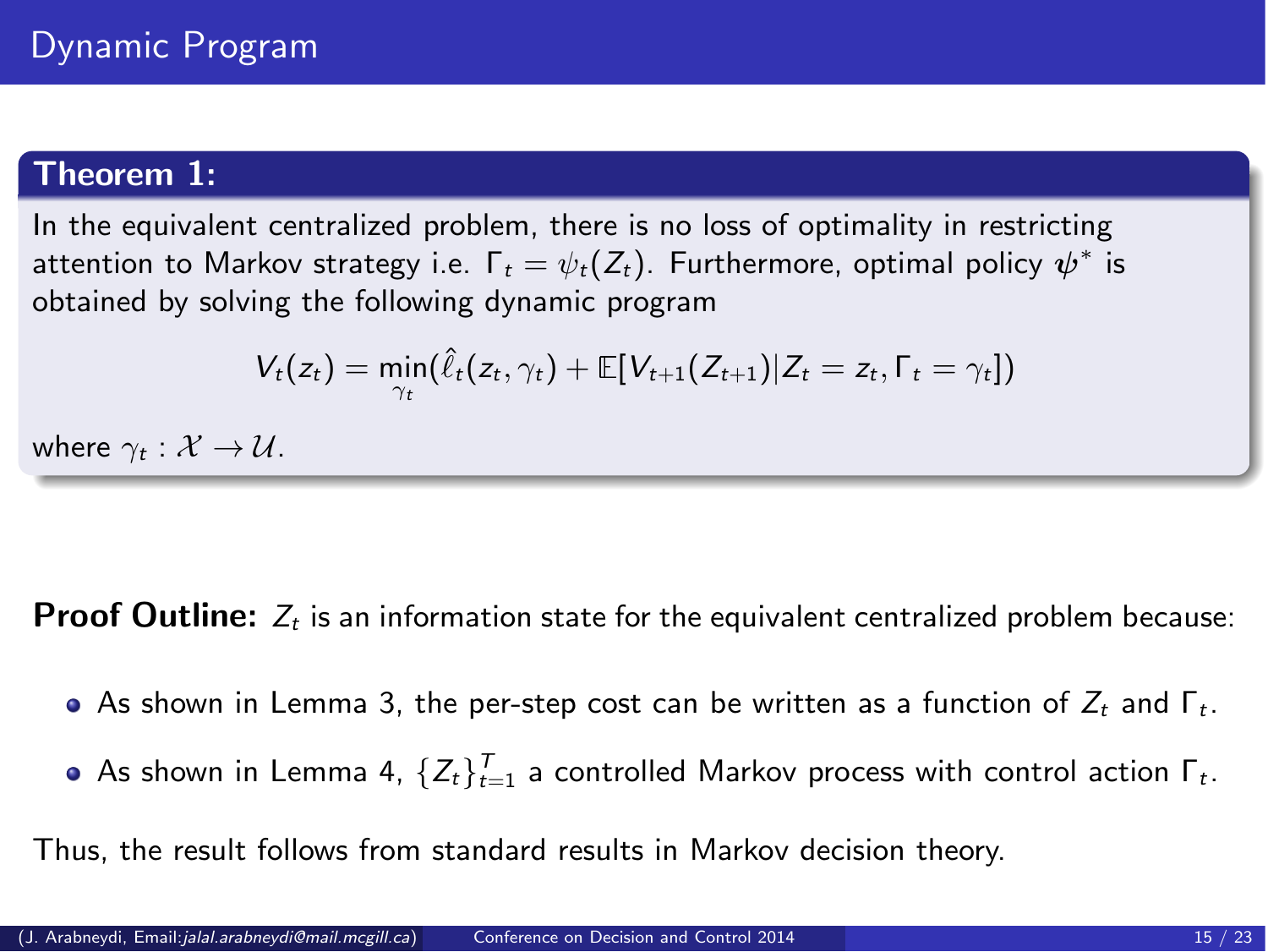# Theorem 2:

Let  $\psi_t^*$  be a solution to the following dynamic program: at time  $t$  for every  $z_t$ 

$$
V_t(z_t) = \min_{\gamma_t} (\mathbb{E}[\ell_t(X_t, U_t) + V_{t+1}(Z_{t+1}) | Z_t = z_t, \Gamma_t = \gamma_t])
$$

where  $\gamma_t : \mathcal{X} \to \mathcal{U}$  and  $\gamma_t = \psi_t(z_t)$ . Define  $g_t^*(z, x) := \psi_t^*(z)(x), \forall x \in \mathcal{X}, \forall z$ . Then,  $\mathbf{g}^* = (g_1^*, \ldots, g_T^*)$  is an optimal strategy.

# Proof Outline:

In step 1, we converted the decentralized control problem to an equivalent centralized control problem. Now, we translate the answer of the equivalent centralized control problem back to that of the original decentralized control problem and obtain Theorem 2 from Theorem 1.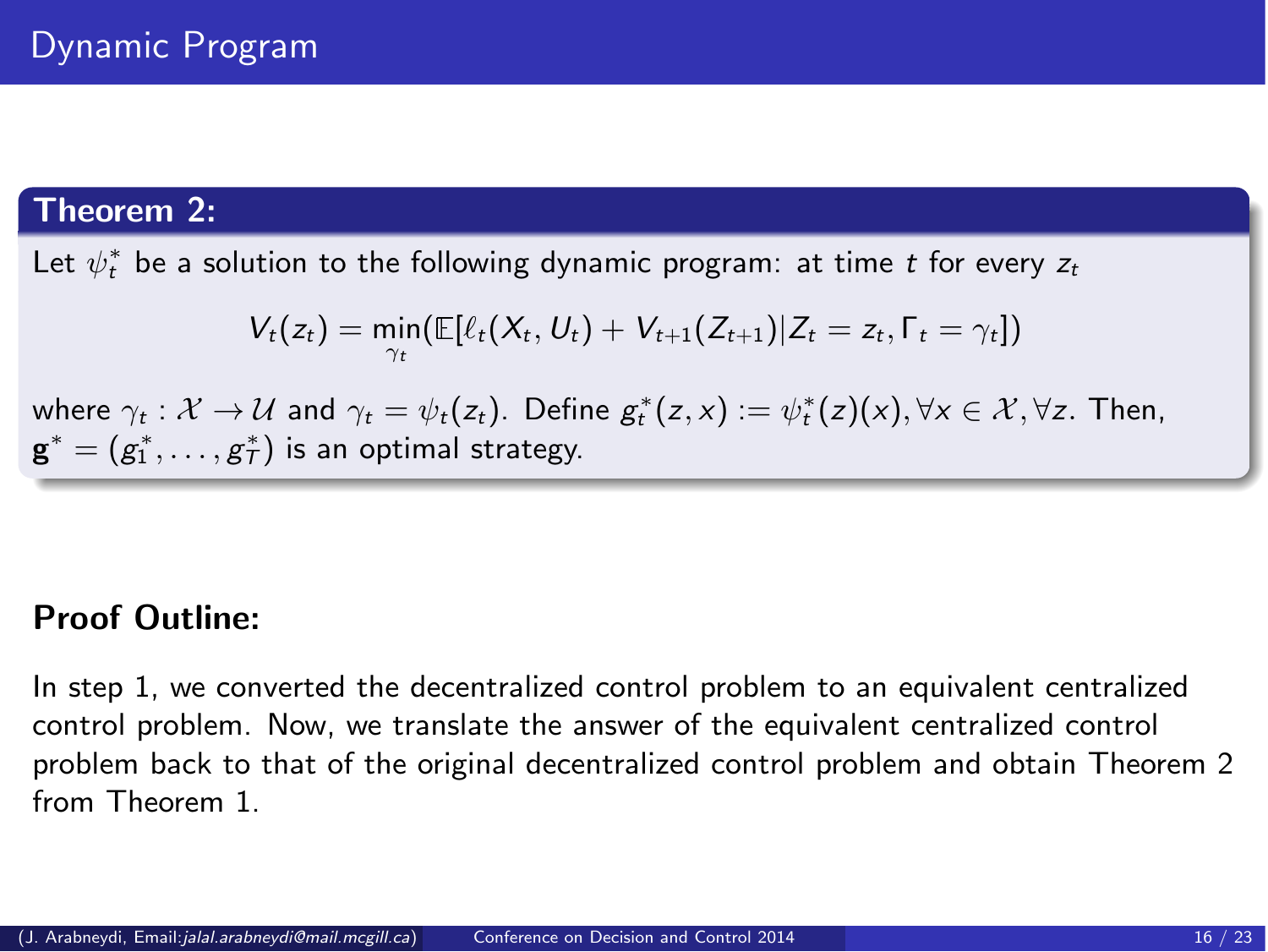- $X_t^i \in \mathcal{X} = \{ \text{OFF}, \text{ON} \}$
- $Z_t = \frac{1}{N} \sum_{i=1}^{N} \mathbb{1}(X_t^i = \text{OFF})$
- Dynamics:  $\mathbb{P}(X_{t+1}^i | X_t^i, U_t^i) =: [P(u_t^i)]_{X_t^i X_{t+1}^i}$
- Actions:  $U_t^i \in \mathcal{U} = \{DoNotbing, TurnOFF, TurnON\}$
- Cost of action:  $C(U_t^i)$
- $\bullet$  Objective: Keep the demand distribution  $Z_t$  close to a desired distribution  $\zeta_t$  with minimum intervention such that following cost is minimized.

<span id="page-16-0"></span>
$$
\mathbb{E}^{\mathbf{g}}\left[\sum_{t=1}^{\infty}\beta^{t-1}\left(\frac{1}{N}\sum_{i=1}^{N}C(U_t^i)+D(Z_t\parallel\zeta_t)\right)\right]
$$

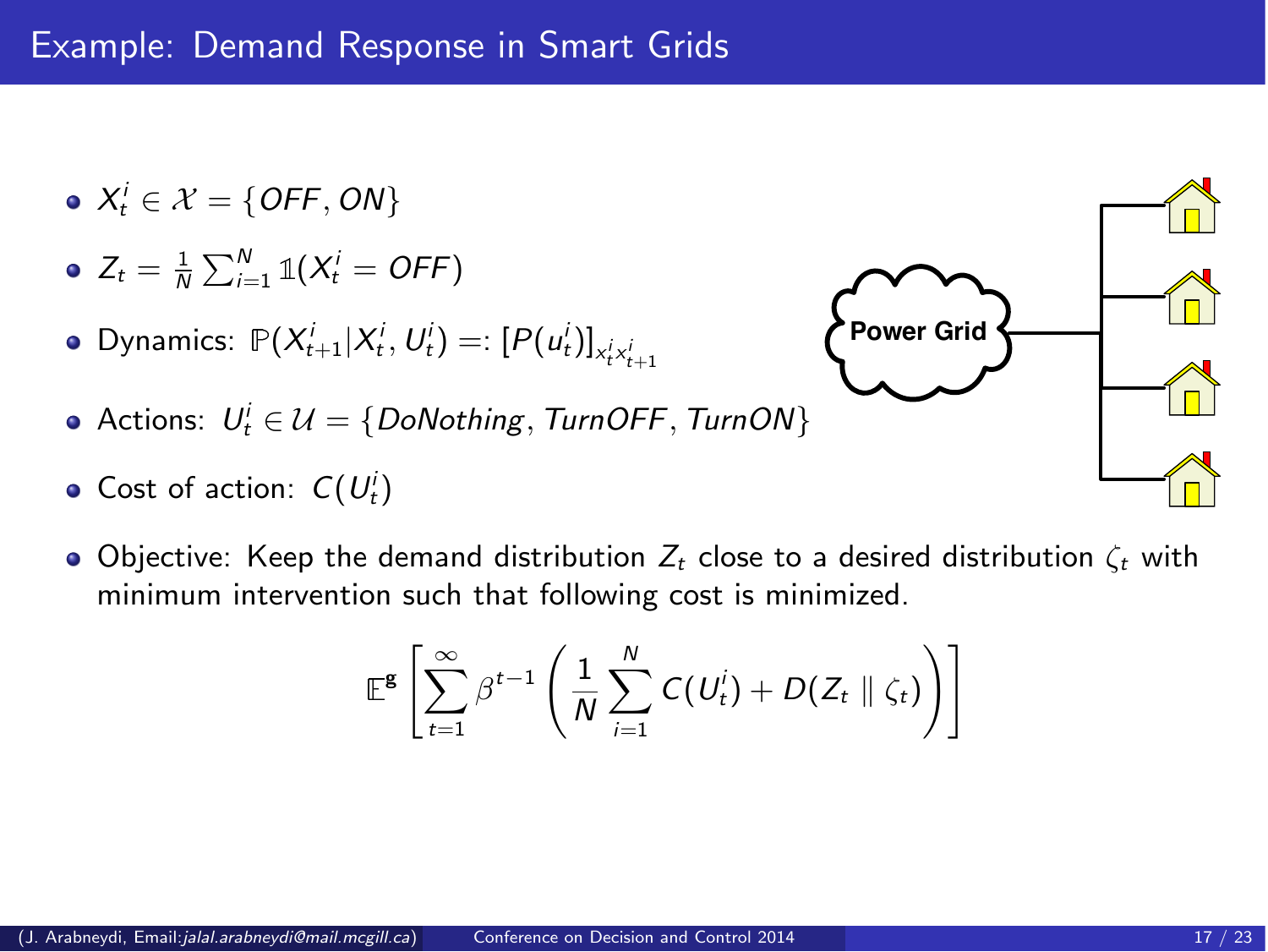# Numerical Result of the Example

#### **Parameters:**

| $N = 100$<br>0.7<br>$\alpha$ , $\zeta_t = 1$<br>$\beta = 0.9$<br>0.3 |      | Do Nothing     | Turn OFF       | Turn ON        |
|----------------------------------------------------------------------|------|----------------|----------------|----------------|
|                                                                      | c(u) |                |                |                |
|                                                                      | P(u) | 0.25<br>0.75   | $0.85$ 0.15    | 0.95<br>0.05   |
|                                                                      |      | 0.625<br>0.375 | 0.125<br>0.875 | 0.925<br>0.075 |

# Optimal solution:

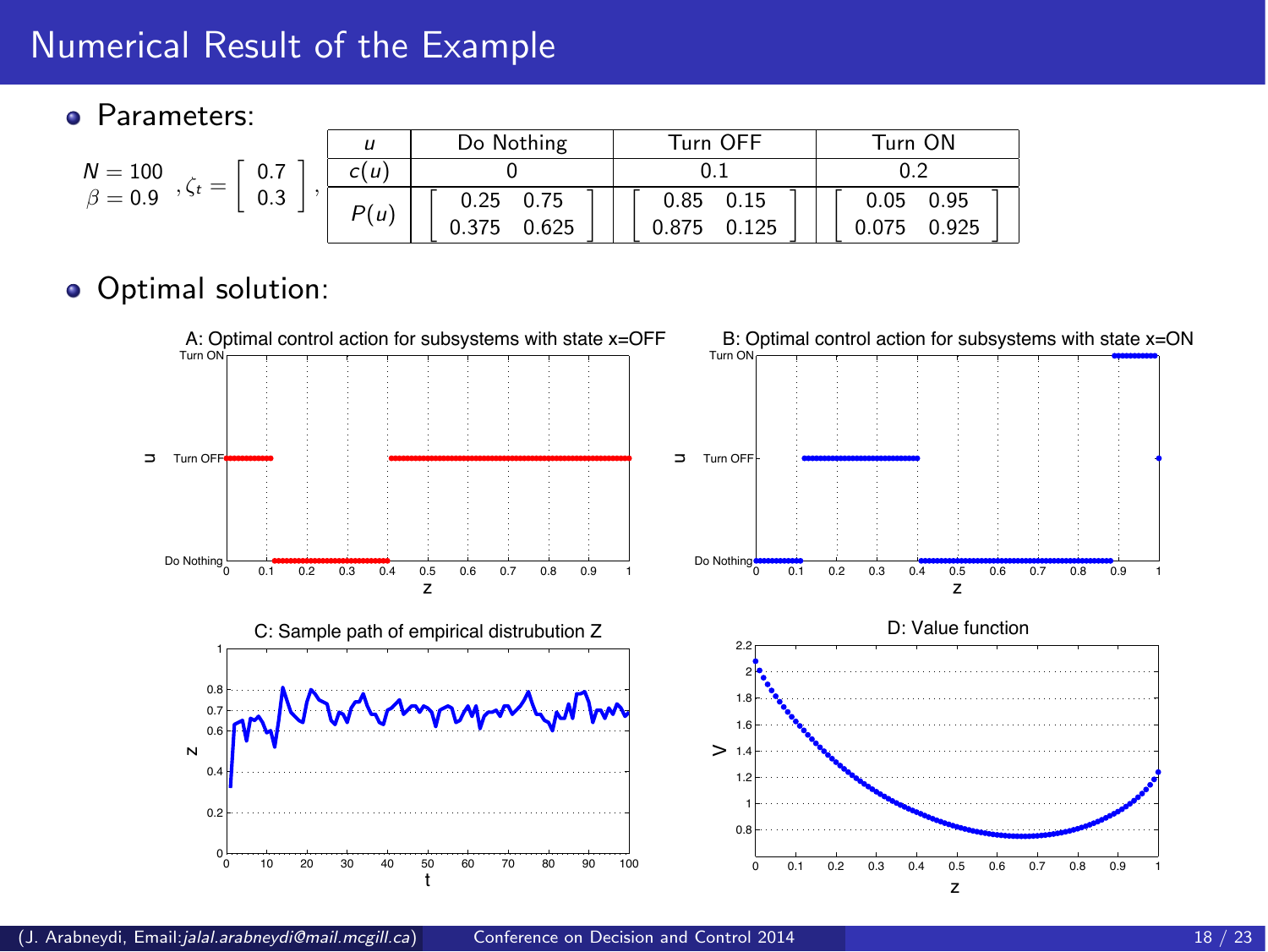# Generalization 1: Noisy Observation of Mean-Field

The solution methodology and dynamic programming decomposition extend to the scenario where all controllers observe a noisy version of the mean-field.

- $Y_t = h_t(Z_t, V_t)$ : Noisy observation of the mean-field.
- $U_t^i = g_t(Y_{1:t}, X_t^i)$ : Agents observe a noisy version of the mean-field.
- $\bullet$   $\Pi_t = \mathbb{P}(Z_t | Y_{1:t}, \Gamma_{1:t})$ : Information state for the coordinated system.
- A dynamic program is derived to obtain an optimal strategy. In particular,

#### Theorem 3:

Let  $\psi_t^*$  be a solution to the following dynamic program: at time  $t$  for every  $\pi_t$ 

<span id="page-18-0"></span>
$$
V_t(\pi_t) = \min_{\gamma_t} (\mathbb{E}[\ell_t(X_t, U_t) + V_{t+1}(\Pi_{t+1}) | \Pi_t = \pi_t, \Gamma_t = \gamma_t])
$$

where  $\gamma_t : \mathcal{X} \to \mathcal{U}$  and  $\gamma_t = \psi_t(\pi_t)$ . Define  $g_t^*(\pi, x) := \psi_t^*(\pi)(x), \forall x \in \mathcal{X}, \forall \pi$ . Then,  $\mathbf{g}^* = (g_1^*, \ldots, g_T^*)$  is an optimal strategy.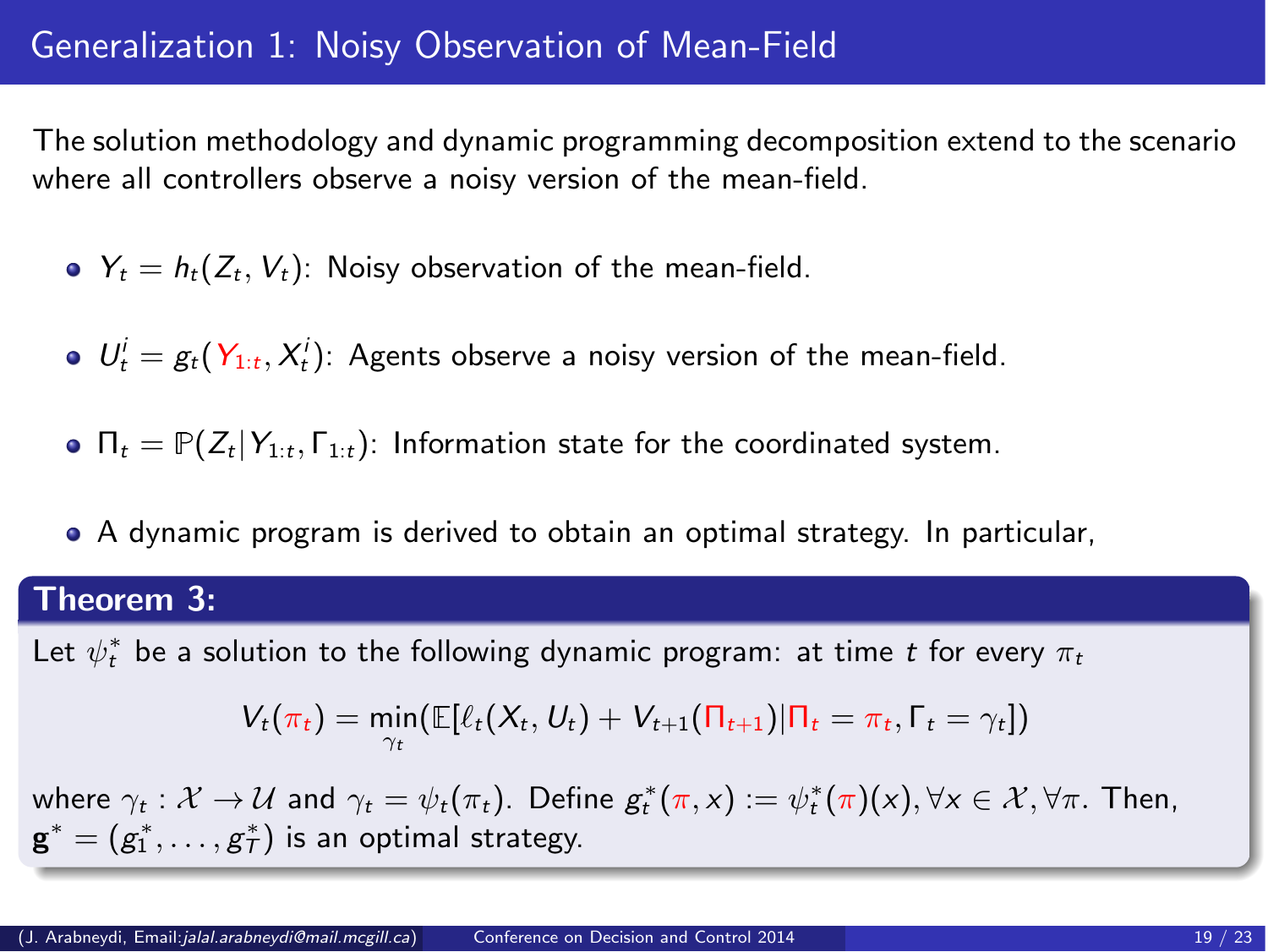# Generalization 2: Multiple type of Subsystems

So far, we have assumed homogeneous subsystems. Our results generalize to multiple types where subsystem *i* has a type  $k \in \{1,\ldots,K\}$ .

- **Dynamics** of subsystem *i* depends on its type *k*:  $X_{t+1}^i = f_t^k(X_t^i, U_t^i, W_t^i, Z_t)$ .
- **Mean-field**:  $Z_t = (Z_t^1, \ldots, Z_t^K)$ , where  $Z_t^k$  is the mean-field of subsystems with type k.
- **Control law** of subsystem *i* depends on its type *k*:  $U_t^i = g_t^k(Z_{1:t}, X_t^i)$ .
- Empirical distribution of number of types is common knowledge between subsystems.
- **•** Subsystems are arbitrarily coupled in the cost.

## Theorem 4:

Let  $\psi_t^*$  be a solution to the following dynamic program: at time  $t$  for every  $z_t$ 

$$
V_t(z_t) = \min_{\gamma_t} (\mathbb{E}[\ell_t(X_t, U_t) + V_{t+1}(Z_{t+1}) | Z_t = z_t, \Gamma_t = \gamma_t])
$$

where  $\gamma_t = (\gamma^1_t, \ldots, \gamma^K_t)$  and  $\gamma^k_t : \mathcal{X}^k \to \mathcal{U}^k.$  Define

$$
g_t^{*,k}(z,x):=\psi_t^{*,k}(z)(x), \forall x\in\mathcal{X}^k, \forall z.
$$

Then,  $\mathbf{g}^* = (g^{*,1}, \ldots, g^{*,K})$  is an optimal strategy, where  $\mathbf{g}^{*,k} = (g^{*,k}_1, \ldots, g^{*,k}_T)$ .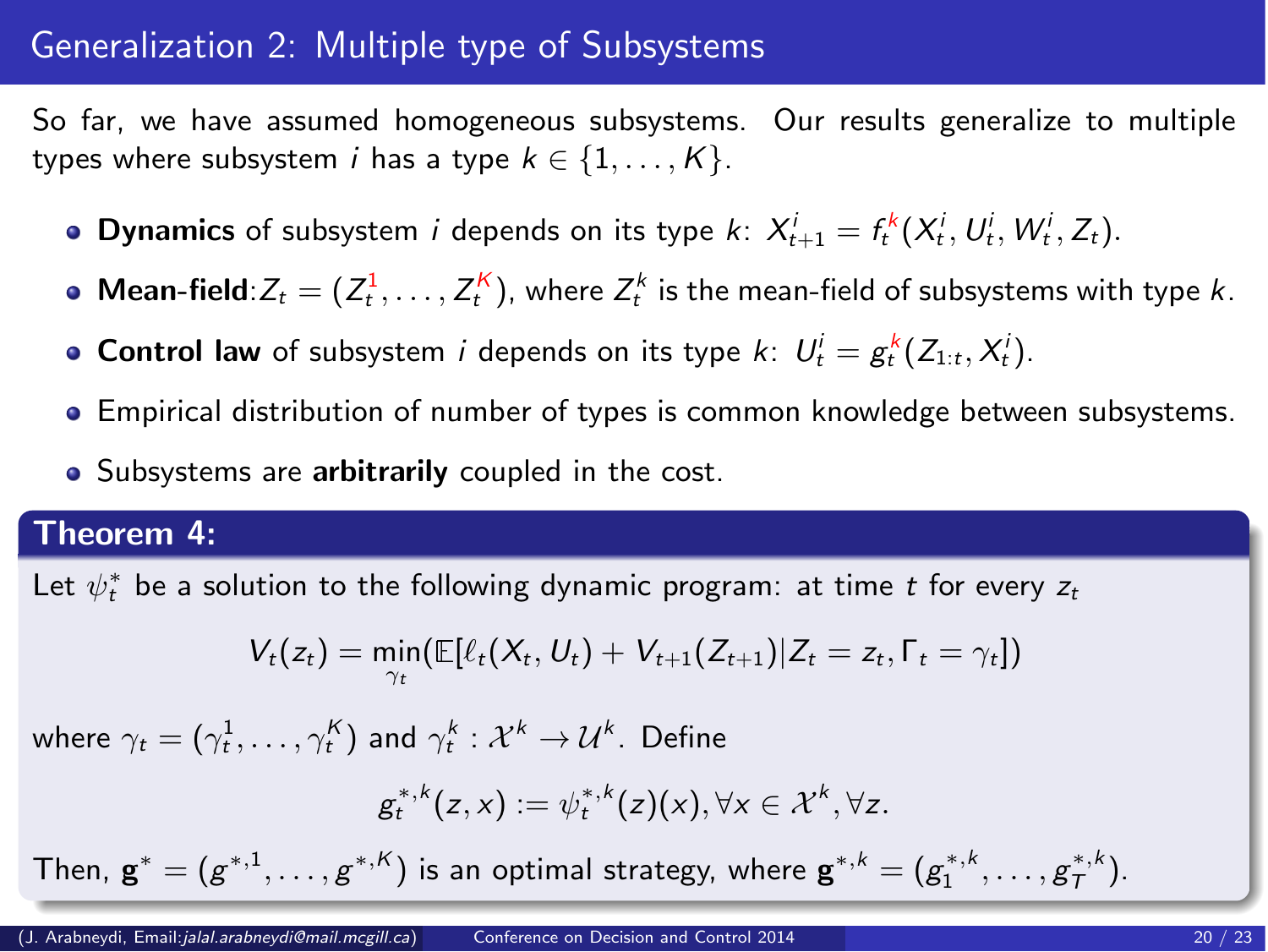# Generalization 3: Major Minor Setup

Consider one major subsystem distinguished by index  $0$  and  $N$  minor subsystems.

- **Dynamics** :  $X_{t+1}^0 = f_t^0(X_t^0, U_t^0, W_t^0, Z_t)$  and  $X_{t+1}^i = f_t(X_t^i, U_t^i, W_t^i, Z_t, X_t^0)$ .
- $\bullet$  Mean-field: $Z_t$  is the mean-field of minor subsystems.
- **Control laws**:  $U_t^0 = g_t^0(Z_{1:t}, X_{1:t}^0)$  and  $U_t^i = g_t(Z_{1:t}, X_{1:t}^0, X_t^i)$ .
- Subsystems are arbitrarily coupled in the cost.

## Theorem 5:

Let  $\psi_t^*$  be a solution to the following dynamic program: at time  $t$  for every  $z_t$ 

$$
V_t(z_t, x_t^0) = \min_{u_t^0, \gamma_t} (\mathbb{E}[\ell_t(X_t^0, X_t, U_t^0, U_t) + V_{t+1}(Z_{t+1}, X_{t+1}^0)], Z_t = z_t, \Gamma_t = \gamma_t, X_t^0 = x_t^0, U_t^0 = u_t^0])
$$

where  $\gamma_t : \mathcal{X} \to \mathcal{U}$ . Define

- $g_t^{*,0}(z, x^0) := \psi_t^{*,1}(z, x^0), \forall x \in \mathcal{X}^0, \forall z.$
- $g_t^*(z, x^0, x) := \psi_t^{*,2}(z, x^0)(x), \forall x \in \mathcal{X}, \forall x \in \mathcal{X}^0, \forall z.$

Then,  $(g^{*,0},g^*)$  is an optimal strategy, where  $\mathbf{g}^{*,0}~=~(g^{*,0}_1,\ldots,g^{*,0}_T)$  and  $\mathbf{g}^{*}~=~$  $(g_1^*, \ldots, g_7^*)$ .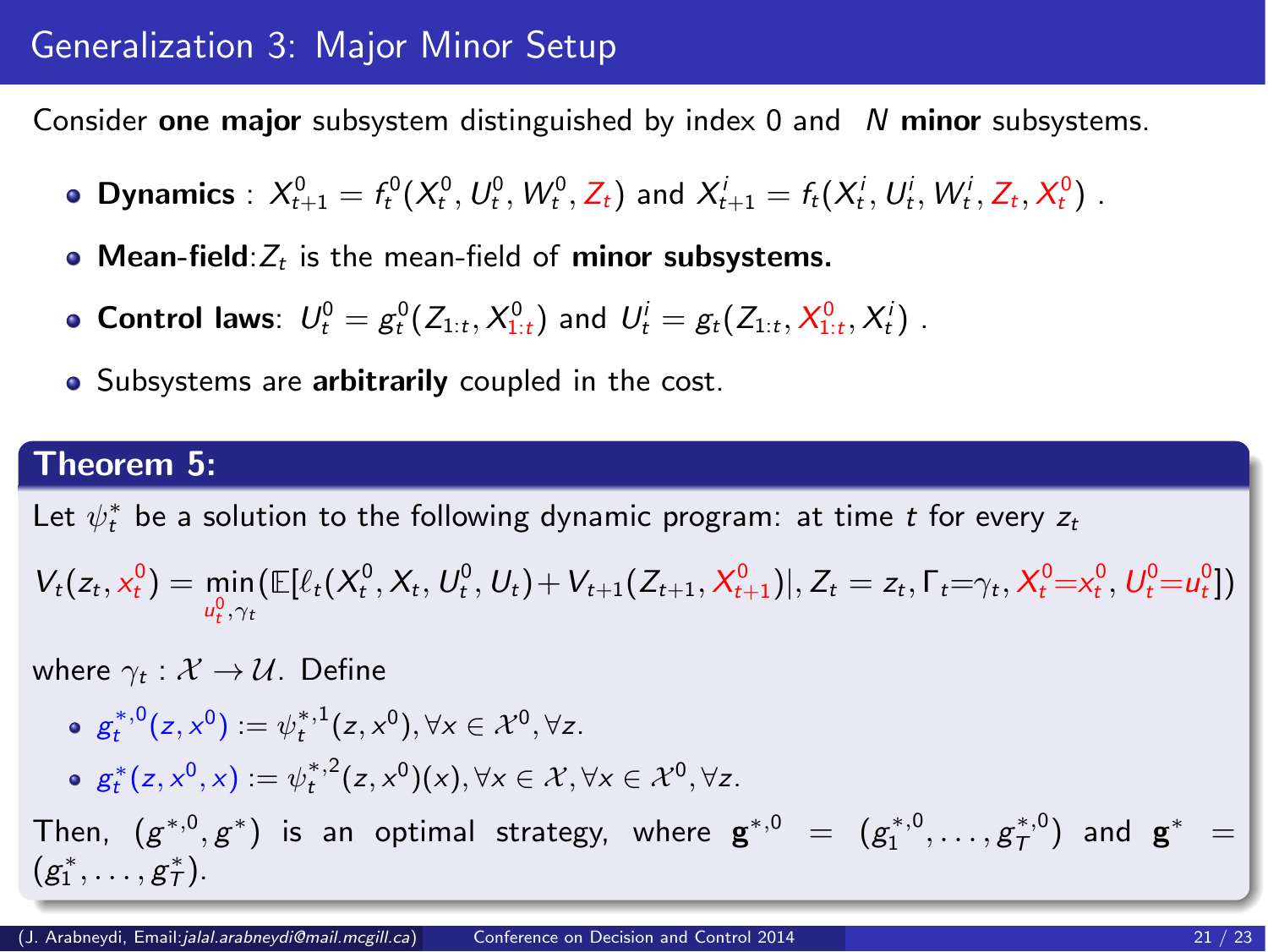- We identified a dynamic program that obtains a global optimal strategy for arbitrary number of controllers.
- **•** The state space of dynamic program increases **polynomially** (rather than exponentially) w.r.t. the number of controllers.
- $\bullet$  We illustrated our approach by an example in smart grids with  $N=100$  subsystems.
- The results naturally extend to infinite horizon and randomized strategies.
- We showed that the results generalize to noisy mean-field, multiple types, and major-minor setup.
- <span id="page-21-0"></span>• The proposed setup is practical, because it is:
	- Realistic: There are very few assumptions imposed on the model. In many real-world applications such as smart grids, social networks, etc., the assumed symmetry is reasonable (even desirable) for reasons of fairness, robustness, and simplicity.
	- Implementable: Mean-field sharing information structure is physically and economically efficient.
	- Solvable: The solution approach is computationally efficient.